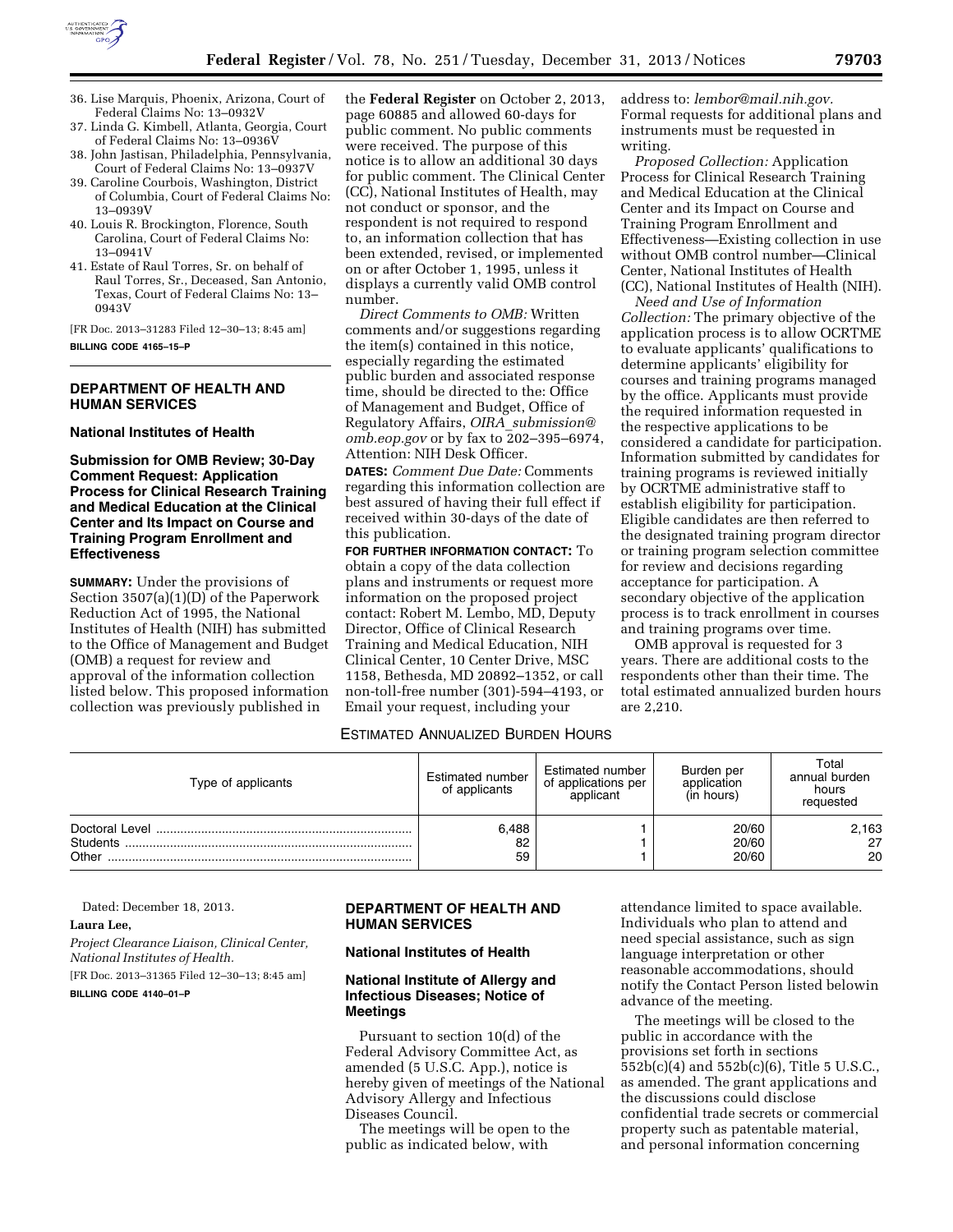individuals associated with the grant applications, the disclosure of which would constitute a clearly unwarranted invasion of personal privacy.

*Name of Committee:* National Advisory Allergy and Infectious Diseases Council.

*Date:* January 27, 2014. *Open:* 10:30 a.m. to 11:40 a.m.

*Agenda:* Report from the Institute Director.

*Place:* National Institutes of Health, Natcher Building, Conference Rooms E1/E2,

45 Center Drive, Bethesda, MD 20892. *Closed:* 11:40 a.m. to 12:00 p.m.

*Agenda:* To review and evaluate grant applications.

*Place:* National Institutes of Health, Natcher Building, Conference Rooms E1/E2, 45 Center Drive, Bethesda, MD 20892.

*Contact Person:* Matthew J. Fenton, Ph.D., Director, Division of Extramural Activities, National Institute of Allergy and Infectious Diseases, 6700B Rockledge Drive, Room 2142, Bethesda, MD 20892, 301–496–7291, *[fentonm@niaid.nih.gov.](mailto:fentonm@niaid.nih.gov)* 

*Name of Committee:* National Advisory Allergy and Infectious Diseases Council; Allergy, Immunology and Transplantation Subcommittee.

*Date:* January 27, 2014.

*Closed:* 8:30 a.m. to 10:15 a.m. *Agenda:* To review and evaluate grant applications.

*Place:* National Institutes of Health, Natcher Building, Conference Room D, 45 Center Drive, Bethesda, MD 20892.

*Contact Person:* Matthew J. Fenton, Ph.D., Director, Division of Extramural Activities, National Institute of Allergy and Infectious Diseases, 6700B Rockledge Drive, Room 2142, Bethesda, MD 20892, 301–496–7291, *[fentonm@niaid.nih.gov.](mailto:fentonm@niaid.nih.gov)* 

*Name of Committee:* National Advisory Allergy and Infectious Diseases Council; Microbiology and Infectious Diseases Subcommittee.

*Date:* January 27, 2014.

*Closed:* 8:30 a.m. to 10:15 a.m.

*Agenda:* To review and evaluate grant applications.

*Place:* National Institutes of Health,

Natcher Building, Conference Rooms F1/F2, 45 Center Drive, Bethesda, MD 20892.

*Open:* 1:00 p.m. to adjournment.

*Agenda:* Reports from the Division Director and other staff.

*Place:* National Institutes of Health, Natcher Building, Conference Rooms F1/F2, 45 Center Drive, Bethesda, MD 20892.

*Contact Person:* Matthew J. Fenton, Ph.D., Director, Division of Extramural Activities,

National Institute of Allergy and Infectious

Diseases, 6700B Rockledge Drive, Room 2142, Bethesda, MD 20892, 301–496–7291,

*[fentonm@niaid.nih.gov.](mailto:fentonm@niaid.nih.gov)* 

*Name of Committee:* National Advisory Allergy and Infectious Diseases Council; Acquired Immunodeficiency Syndrome Subcommittee.

*Date:* January 27, 2014.

*Closed:* 8:30 a.m. to 10:15 a.m.

*Agenda:* To review and evaluate grant applications.

*Place:* National Institutes of Health, Natcher Building, Conference Room A, 45

Center Drive, Bethesda, MD 20892. *Open:* 1:00 p.m. to adjournment.

*Agenda:* Program advisory discussions and reports from division staff.

*Place:* National Institutes of Health, Natcher Building, Conference Rooms E1/E2, 45 Center Drive, Bethesda, MD 20892.

*Contact Person:* Matthew J. Fenton, Ph.D., Director, Division of Extramural Activities, National Institute of Allergy and Infectious Diseases, 6700B Rockledge Drive, Room 2142, Bethesda, MD 20892, 301–496–7291, *[fentonm@niaid.nih.gov.](mailto:fentonm@niaid.nih.gov)* 

*Name of Committee:* National Advisory Allergy and Infectious Diseases Council; Acquired Immunodeficiency Syndrome Subcommittee.

*Date:* June 2, 2014.

*Closed:* 8:30 a.m. to 10:15 a.m. *Agenda:* To review and evaluate grant applications.

*Place:* National Institutes of Health, Natcher Building, Conference Room A, 45 Center Drive, Bethesda, MD 20892

*Open:* 1:00 p.m. to adjournment. *Agenda:* Program advisory discussions and reports from division staff.

*Place:* National Institutes of Health, Natcher Building, Conference Rooms E1/E2, 45 Center Drive, Bethesda, MD 20892.

*Contact Person:* Matthew J. Fenton, Ph.D., Director, Division of Extramural Activities, National Institute of Allergy and Infectious Diseases, 6700B Rockledge Drive, Room 2142, Bethesda, MD 20892, 301–496–7291, *[fentonm@niaid.nih.gov.](mailto:fentonm@niaid.nih.gov)* 

*Name of Committee:* National Advisory Allergy and Infectious Diseases Council; Microbiology and Infectious Diseases Subcommittee.

*Date:* June 2, 2014.

*Closed:* 8:30 a.m. to 10:15 a.m.

*Agenda:* To review and evaluate grant applications.

*Place:* National Institutes of Health, Natcher Building, Conference Rooms F1/F2,

45 Center Drive, Bethesda, MD 20892. *Open:* 1:00 p.m. to adjournment.

*Agenda:* Reports from the Division Director and other staff.

*Place:* National Institutes of Health, Natcher Building, Conference Rooms F1/F2, 45 Center Drive, Bethesda, MD 20892.

*Contact Person:* Matthew J. Fenton, Ph.D., Director, Division of Extramural Activities , National Institute of Allergy and Infectious Diseases, 6700B Rockledge Drive, Room 2142, Bethesda, MD 20892, 301–496–7291, *[fentonm@niaid.nih.gov.](mailto:fentonm@niaid.nih.gov)* 

*Name of Committee:* National Advisory Allergy and Infectious Diseases Council; Allergy, Immunology and Transplantation Subcommittee.

*Date:* June 2, 2014.

*Closed:* 8:30 a.m. to 10:15 a.m. *Agenda:*To review and evaluate grant applications.

*Place:* National Institutes of Health, Natcher Building, Conference Room D, 45

Center Drive, Bethesda, MD 20892.

*Open:* 1:00 p.m. to adjournment. *Agenda:* Reports from the Division Director and other staff.

*Place:* National Institutes of Health, Natcher Building, Conference Room D, 45 Center Drive, Bethesda, MD 20892.

*Contact Person:* Matthew J. Fenton, Ph.D., Director, Division of Extramural Activities, National Institute of Allergy and Infectious

Diseases, 6700B Rockledge Drive, Room 2142, Bethesda, MD 20892, 301–496–7291, *[fentonm@niaid.nih.gov.](mailto:fentonm@niaid.nih.gov)* 

*Name of Committee:* National Advisory Allergy and Infectious Diseases Council. *Date:* June 2, 2014.

*Open:* 10:30 a.m. to 11:40 a.m.

*Agenda:* Report from the Institute Director. *Place:* National Institutes of Health,

Natcher Building, Conference Rooms E1/E2, 45 Center Drive, Bethesda, MD 20892.

*Closed:* 11:40 a.m. to 12:00 p.m.

*Agenda:* To review and evaluate grant applications.

*Place:* National Institutes of Health, Natcher Building, Conference Rooms E1/E2, 45 Center Drive, Bethesda, MD 20892.

*Contact Person:* Matthew J. Fenton, Ph.D., Director, Division of Extramural Activities, National Institute of Allergy and Infectious Diseases, 6700B Rockledge Drive, Room 2142, Bethesda, MD 20892, 301–496–7291, *[fentonm@niaid.nih.gov.](mailto:fentonm@niaid.nih.gov)* 

*Name of Committee:* National Advisory Allergy and Infectious Diseases Council; Microbiology and Infectious Diseases Subcommittee.

*Date:* September 15, 2014.

*Closed:* 8:30 a.m. to 10:15 a.m.

*Agenda:* To review and evaluate grant applications.

*Place:* National Institutes of Health, Natcher BuildingConference Rooms F1/F2,

45 Center Drive, Bethesda, MD 20892. *Open:* 1:00 p.m. to adjournment.

*Agenda:* Reports from the Division Director and other staff.

*Place:* National Institutes of Health, Natcher Building, Conference Rooms F1/F2, 45 Center Drive, Bethesda, MD 20892.

*Contact Person:* Matthew J. Fenton, Ph.D., Director, Division of Extramural Activities, National Institute of Allergy and Infectious Diseases, 6700B Rockledge Drive, Room 2142, Bethesda, MD 20892, 301–496–7291, *[fentonm@niaid.nih.gov.](mailto:fentonm@niaid.nih.gov)* 

*Name of Committee:* National Advisory Allergy and Infectious Diseases Council; Allergy, Immunology and Transplantation Subcommittee.

*Date:* September 15, 2014.

*Closed:* 8:30 a.m. to 10:15 a.m.

*Agenda:* To review and evaluate grant applications.

*Place:* National Institutes of Health, Natcher Building, Conference Room D, 45 Center Drive, Bethesda, MD 20892.

*Open:* 1:00 p.m. to adjournment.

*Agenda:* Reports from the Division Director and other staff.

*Place:* National Institutes of Health, Natcher Building, Conference Room D, 45 Center Drive, Bethesda, MD 20892.

*Contact Person:* Matthew J. Fenton, Ph.D., Director, Division of Extramural Activities, National Institute of Allergy and Infectious Diseases, 6700B Rockledge Drive, Room 2142, Bethesda, MD 20892, 301–496–7291, *[fentonm@niaid.nih.gov.](mailto:fentonm@niaid.nih.gov)* 

*Name of Committee:* National Advisory Allergy and Infectious Diseases Council; Acquired Immunodeficiency Syndrome Subcommittee.

*Date:* September 15, 2014.